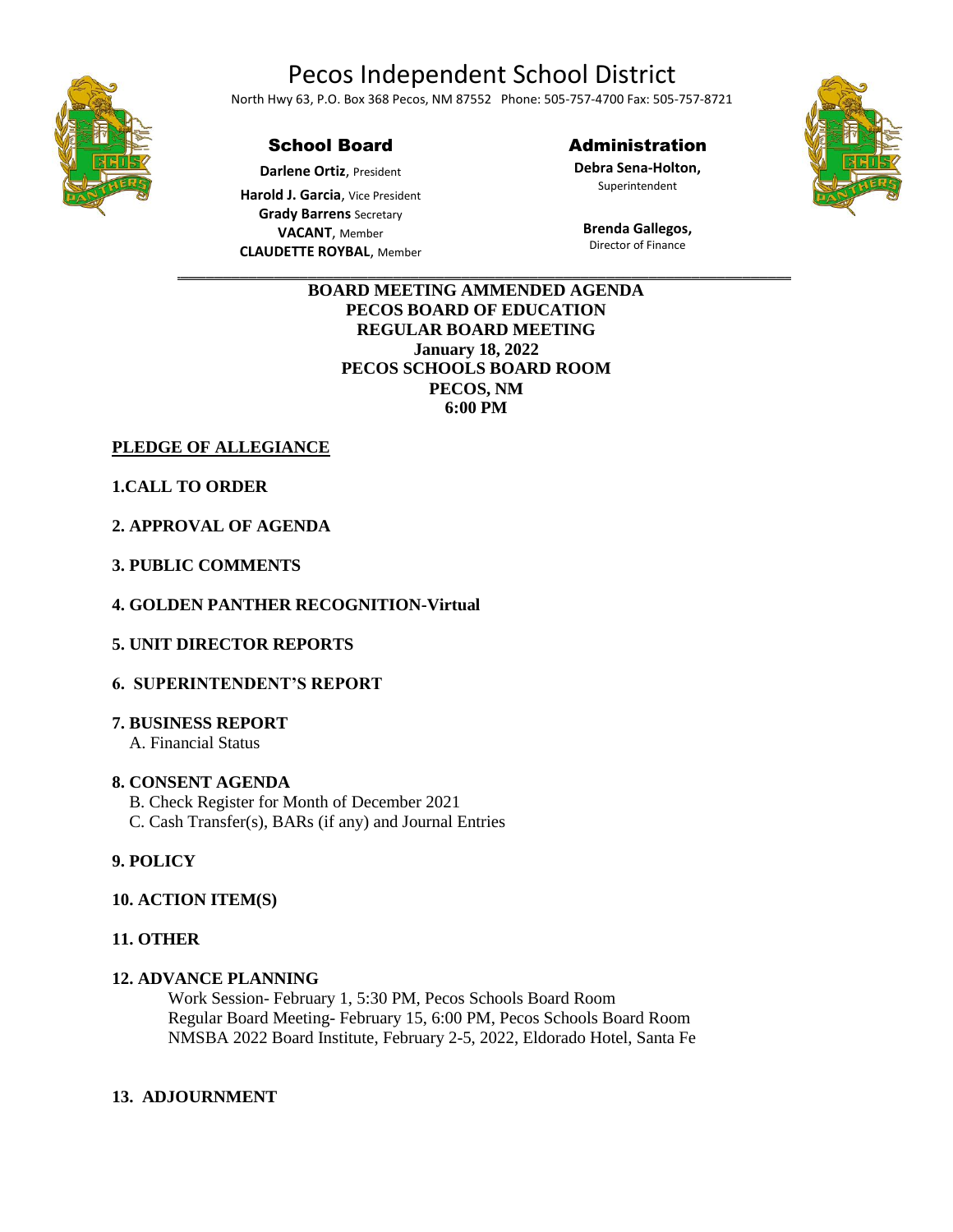### **INDEX**

### **MINUTES**

# REGULAR MEETING PECOS BOARD OF EDUCATION PECOS INDEPENDENT SCHOOL DISTRICT

# PECOS SCHOOLS BOARD ROOM PECOS, NEW MEXICO **JANUARY 18, 2022** 6:00 P.M.

|                                                                                                             | 1              |
|-------------------------------------------------------------------------------------------------------------|----------------|
|                                                                                                             | 1              |
|                                                                                                             | $\overline{2}$ |
|                                                                                                             | $\overline{2}$ |
|                                                                                                             | $\overline{2}$ |
|                                                                                                             | $3-4$          |
|                                                                                                             | $4 - 5$        |
|                                                                                                             | $5 - 6$        |
|                                                                                                             | 6              |
| Check Register for Month of December 2021<br>➤<br>Cash Transfer(s), BAR's (if any) and Journal Entries<br>➤ |                |
|                                                                                                             | 6              |
|                                                                                                             | 6              |
|                                                                                                             | 6              |
|                                                                                                             | 7              |
|                                                                                                             | 7              |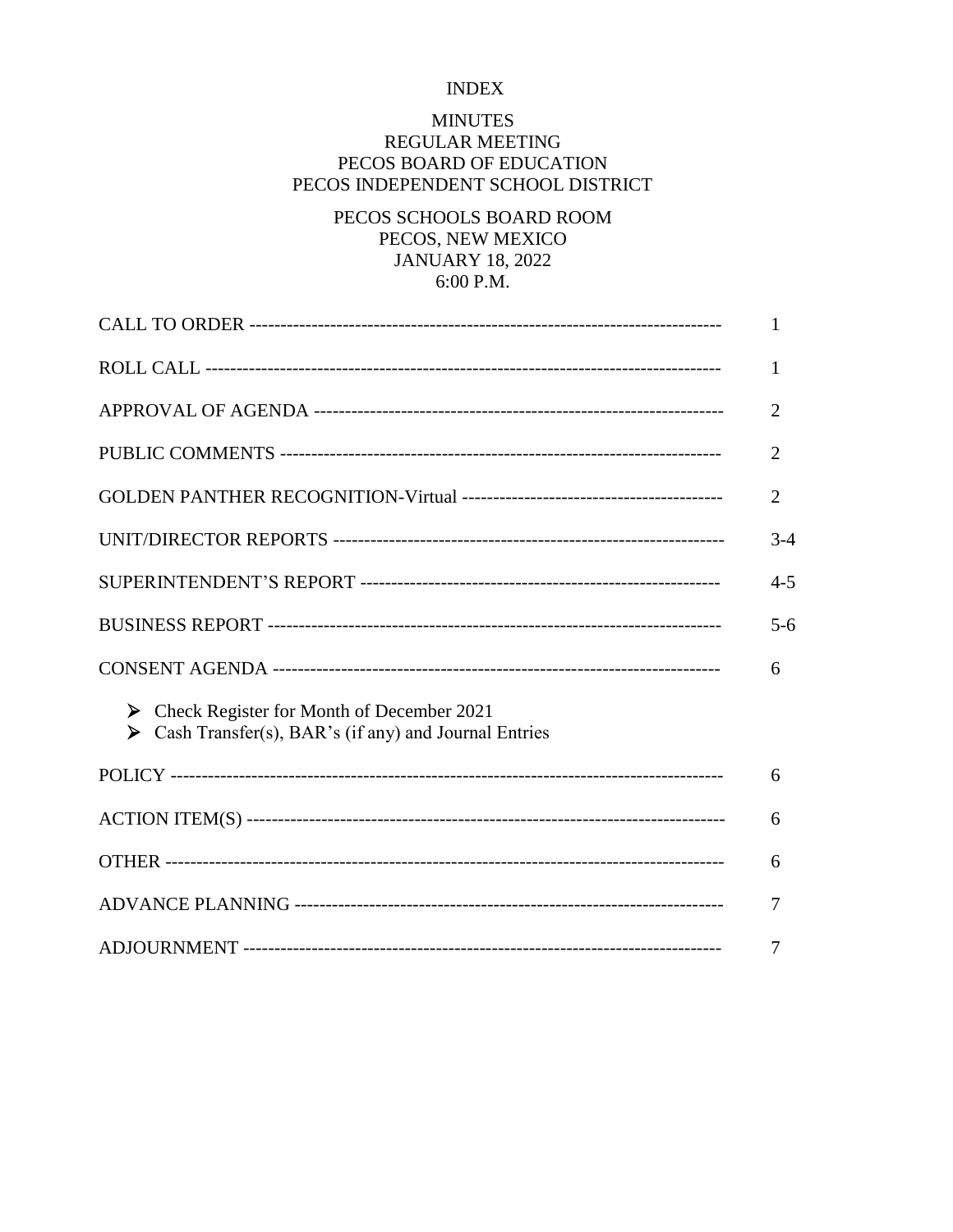#### **MINUTES**

**Regular Meeting Pecos Board of Education Pecos Independent School District Pecos, New Mexico Pecos Schools Board Room Pecos, NM January 18, 2022 6:00 P.M.**

### **PLEDGE OF ALLEGIANCE**

### **CALL TO ORDER**

The President, Ms. Darlene Ortiz called the meeting to order @ 6:00 p.m.

#### **MEMBERS PRESENT**

Ms. Darlene Ortiz, Board President Mr. Harold J. Garcia, Board Vice President Mr. Grady Barrens, Board Secretary Ms. Claudette Roybal, Board Member Ms. Debra Sena-Holton, Superintendent

#### **MEMBERS ABSENT**

None

### **OTHERS PRESENT**

Leslie Damon Elissa Flores Brenda Gallegos Cathy Gallegos Denisha Moodley Emily Ortiz Jodaiah Padilla Theresa Padilla Christina Perea Pedro Vallejo Isequel Villegas ?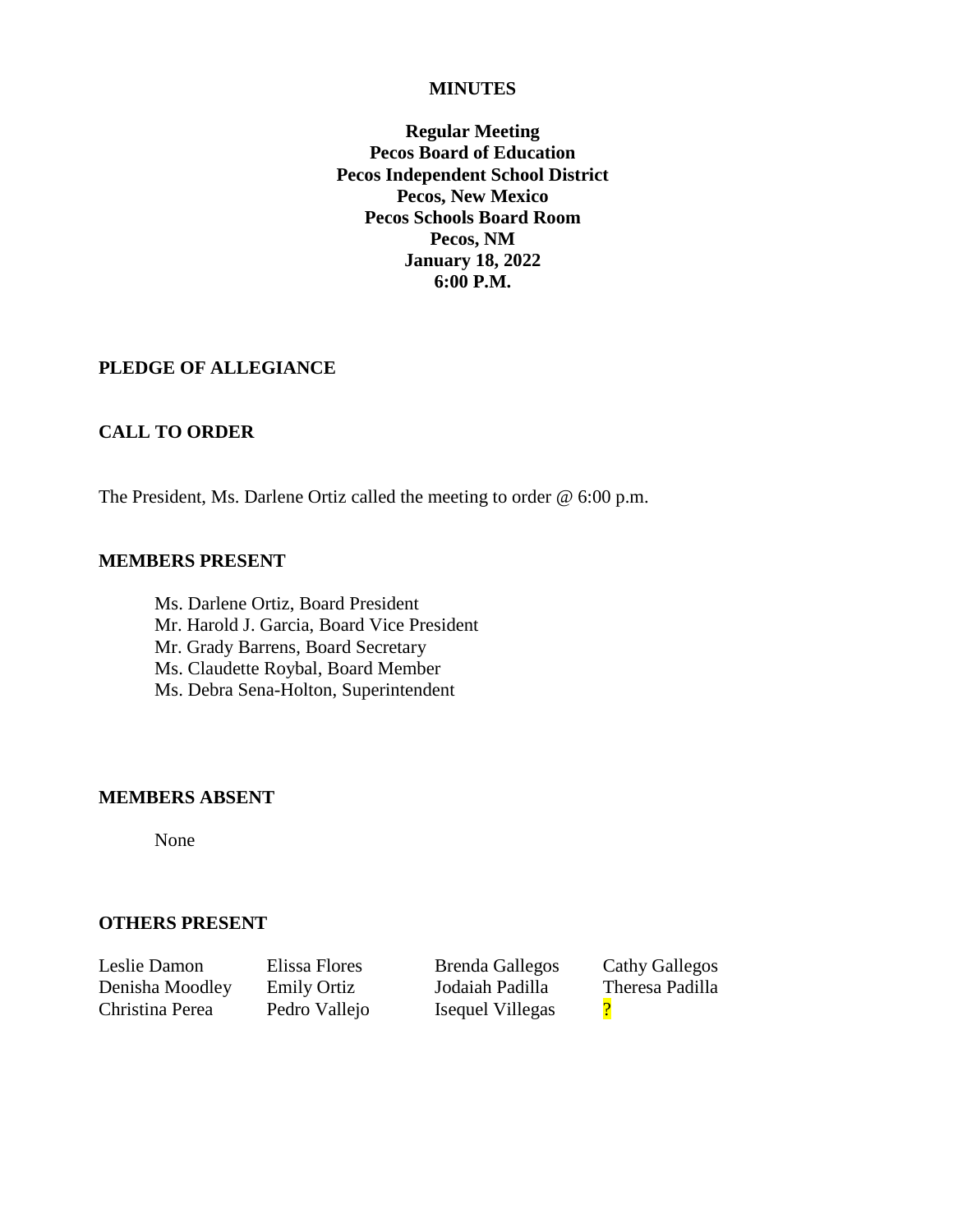# **APPROVAL OF AGENDA**

Based on Superintendent Sena-Holton's recommendation, Member Roybal motioned to approve the amended agenda; the addition of #13.-Adjournment and NMSBA 2022 Board Institute, February 2- 5, 2022, Eldorado Hotel, Santa Fe to #12.-Advance Planning seconded by Vice President Garcia. Motion carried unanimously, 4-0.

# **PUBLIC COMMENTS**

None

# **GOLDEN PANTHER RECOGNITION-Virtual**

Principals announced January award recipients, identified the traits that qualified the individual for the award and presented those present with a recognition certificate. The Golden Panthers recognized were Jodaiah Padilla-Junior, Briel Perea-4<sup>th</sup> grader and Isequel Villegas-7<sup>th</sup> grader.

President Ortiz and Board Members congratulated recipients and encouraged them to keep up the good work.

# **UNIT/DIRECTOR REPORTS**

### **Athletics**

Ms. Ortiz identified the positives; the playing of games, successful with gate and concession receipts, positive janitorial staff and the ability to have practices. She commented on putting forth effort to ensure district athletics are occurring. She identified the cancellation of games and tournaments as a challenge, as a result of COVID cases throughout New Mexico. Ms. Ortiz complimented the efforts of the Concession Manager. She summarized events listed in the report; varsity basketball teams' participation in tournaments and JV Boys Basketball Shootout. She touched on middle school boy's basketball, noting they started practicing and had their first game. Ms. Ortiz reported on wrestling; mentioning boys & girls' participation in the Albuquerque Academy Wrestling Invitational, a hosted QUAD match by Pecos and announced placements during the Socorro Invitational. She reported on cheer team event cancellations, as a result of COVID issues, discussed exemption for required competitions and stated Pecos has asked NMAA for an exemption. She reviewed game and activity cancellations. Ms. Ortiz reported a Homecoming date change to Saturday February  $12<sup>th</sup>$  with opponent Santa Rosa Lions/Lady Lions. She announced an eSports sponsorship, who is currently recruiting student's participation.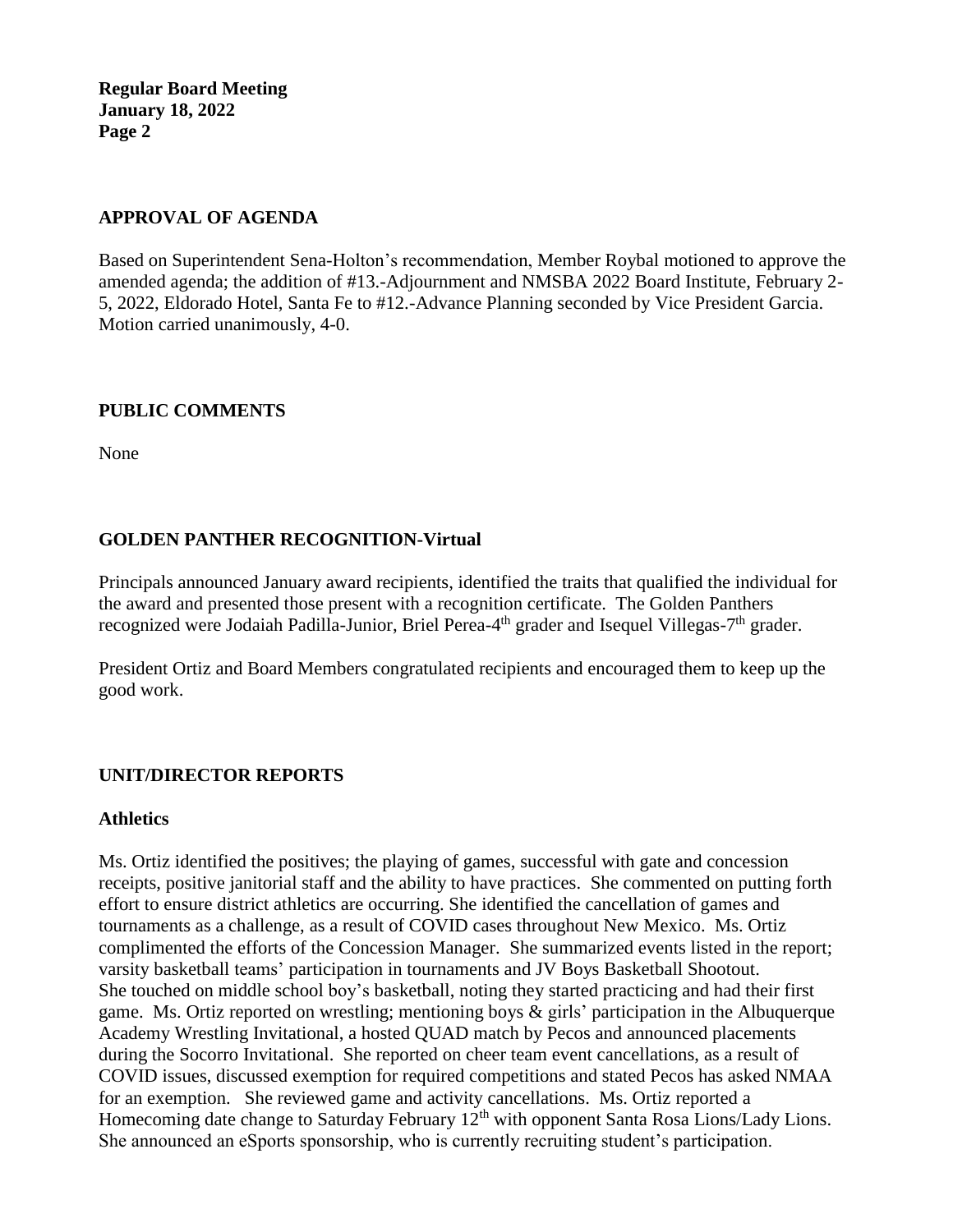She identified transportation as a continuous challenge and expressed her best hopes for Spring Sports.

### **Support Services/Student Nutrition**

Ms. Damon stated her appreciation for outside consultation, observation and recommendations for students. She briefed on a student transition, on the basis of a parent passing. She mentioned behavior observation by NEREC and noted a cancellation with Poms & Associates. Ms. Damon announced a Community Child Find. She briefed on a catch-up day, an initiative to bring teachers/personnel up to date. She mentioned the vacant high school position. Ms. Damon reported no change in enrollment. She recognized difficulty with the transition to remote learning, making mention of the issues.

Ms. Damon notified the two new cooks underwent the Food Handlers Training on January 3<sup>rd</sup> and reported their passing. She notified breakfast and lunch is being provided during remote learning and conveyed some of the ordered products have not been available. She noted majority of supplies are on hand and pointed out a decrease in counts. Ms. Damon briefed on the menu adjustment.

### **Elementary School**

Ms. Gallegos reported a really good, productive i-Ready training session for staff, referring to diagnostics, the Beginning of Year (BOY) and Middle of Year (MOY) progress monitoring. She noted the BOY and MOY Data were included in the report for review/comparison. She mentioned a planned meeting to review individual grade data, pointing out the data information provided is the entire school. Ms. Gallegos complimented the efforts and initiative of all staff in preparation for remote learning. She mentioned the expression of students wanting to be in school. She announced and expressed excitement on being fully staffed.

Vice President Garcia stated he's really glad to hear students want to be in school.

# **Middle School**

Ms. Moodley shared the success titled "Team that Speaks with Actions"; noted not being fully staffed since October, reported the Team has gone above and beyond since October, making things work, in a quality manner and meeting targeted goals. She presented a special shout out to Ms. Amber Ortiz on her testing coordination and facilitation. She expressed appreciation to each teacher, who have all trooped over these past months and gone above and beyond for students. Ms. Moodley reported remote learning went really well, pointing out easy transitions. She noted students and parents comfort level in accessing Google Classroom. She discussed the Cultural Responsiveness Training. Ms. Moodley acknowledged the 80% pass rate as a success. She pointed out an area of growth; desirous of an instrument to gauge the rigor of assessments, to validate the data further to ensure the 80% rate is earned at grade level or above. She presented areas for improvement; recognized students need to be targeted when it comes to test taking strategies and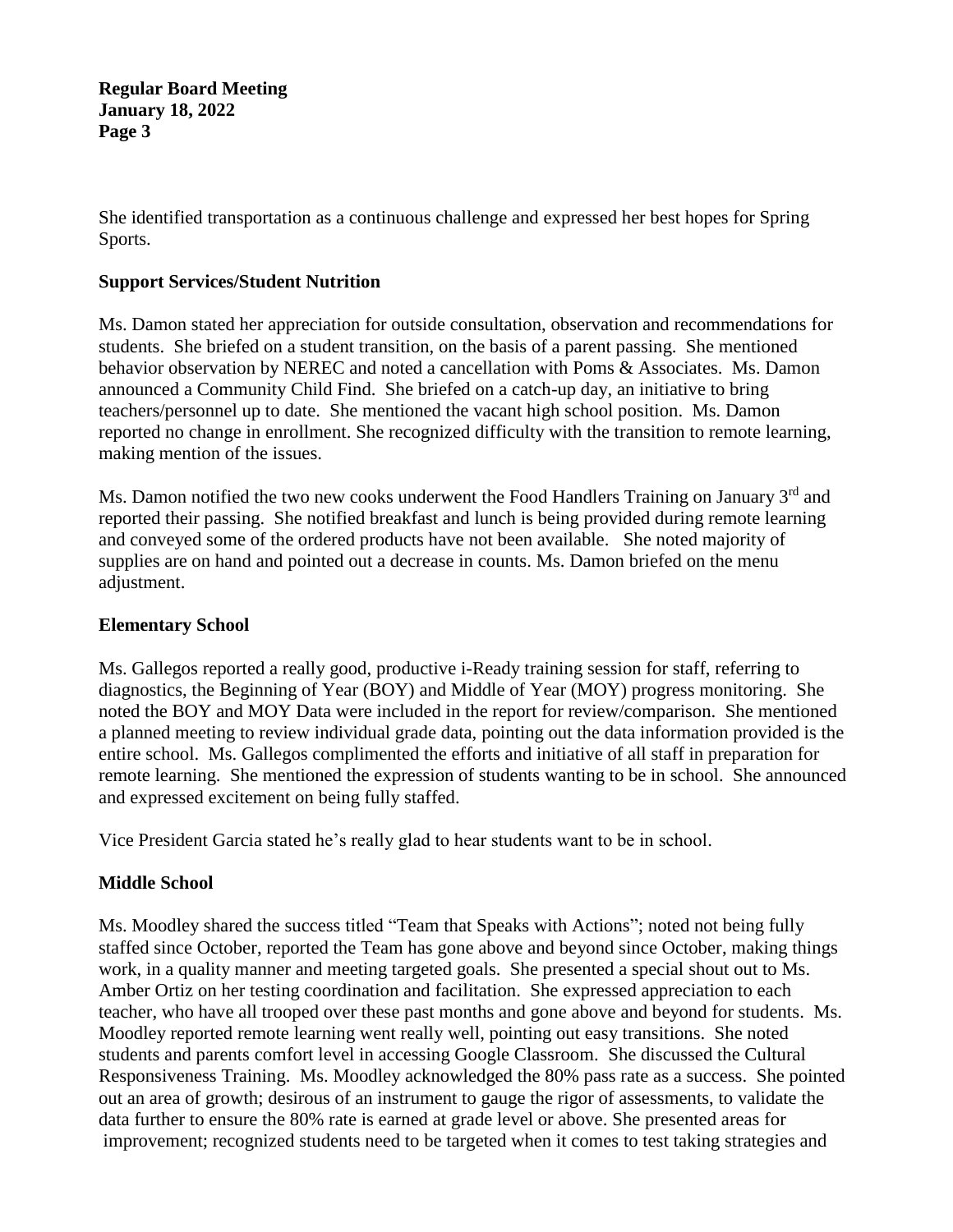the need to work on tone, train teachers to create time intervals on the board. Ms. Moodley mentioned the continuation of discussion in regard to the manner of assessment; paper copies or electronic testing. She touched on the intent of students demonstrating their knowledge and work. She noted kids are also more easily drawn to just clicking on through the test in math as opposed to writing out the steps. Ms. Moodley remarked on the cultural sensitivity information presented during Professional Development and alluded to adversities touched upon. She mentioned her research and discovery of activities through mourning sites and teaching social responsibility. Ms. Moodley noted she would share the research with respective sites for their consideration and stated the middle school will go forward next month.

# **High School**

Dr. Vallejo pointed out the start of the second semester, the start of remote learning and noted with the addition of changes in the master schedule. He touched on the master schedule modifications. He reported staff are holding it together and working really well with students, despite of being under stress. Dr. Vallejo informed remote learning was a fairly smooth transition, recognized there are impediments that are typical beginning of semester issues and conveyed everybody made the transition really well for the most part. He discussed the eSports initiative; mentioning the sign up of seven students and reporting of their good academic-GPA standing. He notified the initiative is an NMAA sanctioned sport, mentioned the completion of applicable documentation and pointed to the need on/of meeting GPA requirements. Dr. Vallejo mentioned the minimal need of four student participants and reported there are three seasons over the course of the year, fall, winter and spring. He informed a Library Educational Assistant is in place, announced her name and commented on her personality. He briefed on the stress staff has endured, with the changes that have occurred in the year and informed staff are keeping a brave face and working through it. Dr. Vallejo noted the efforts to take the burden off of them in different areas and mentioned instances. He expressed confidence in getting through the adverse conditions and reported stress is present.

# **SUPERINTENDENT'S REPORT**

Superintendent Sena-Holton announced a new Interim Maintenance Director, Ray Valdez, mentioned the transition has been amazing and noted he is receiving a lot of kudos. She recognized his effectiveness, conveyed he takes his job very seriously and commented on the hardship of being an interim and staff attrition. She briefed on the heater replacement and installation of touchless water fountains. Superintendent Sena-Holton noted Mr. Valdez keeps her informed on a daily basis, pointed out the department is continuously busy and applauded them on a job well done. She mentioned an employment application was received and stated she is hopeful. She touched on COVID-the state of the district, reporting up-to-date positive cases at each site, pointed out the district positivity rate is at 9% and noted prior to, NMPED would shut down the district at 4%. She stated her intent for continuous monitoring of numbers, mentioned the next retesting date and conveyed a decision will need to be made for the following week. Superintendent Sena-Holton informed NMPED released a new toolkit and presented the immediate changes. She reiterated the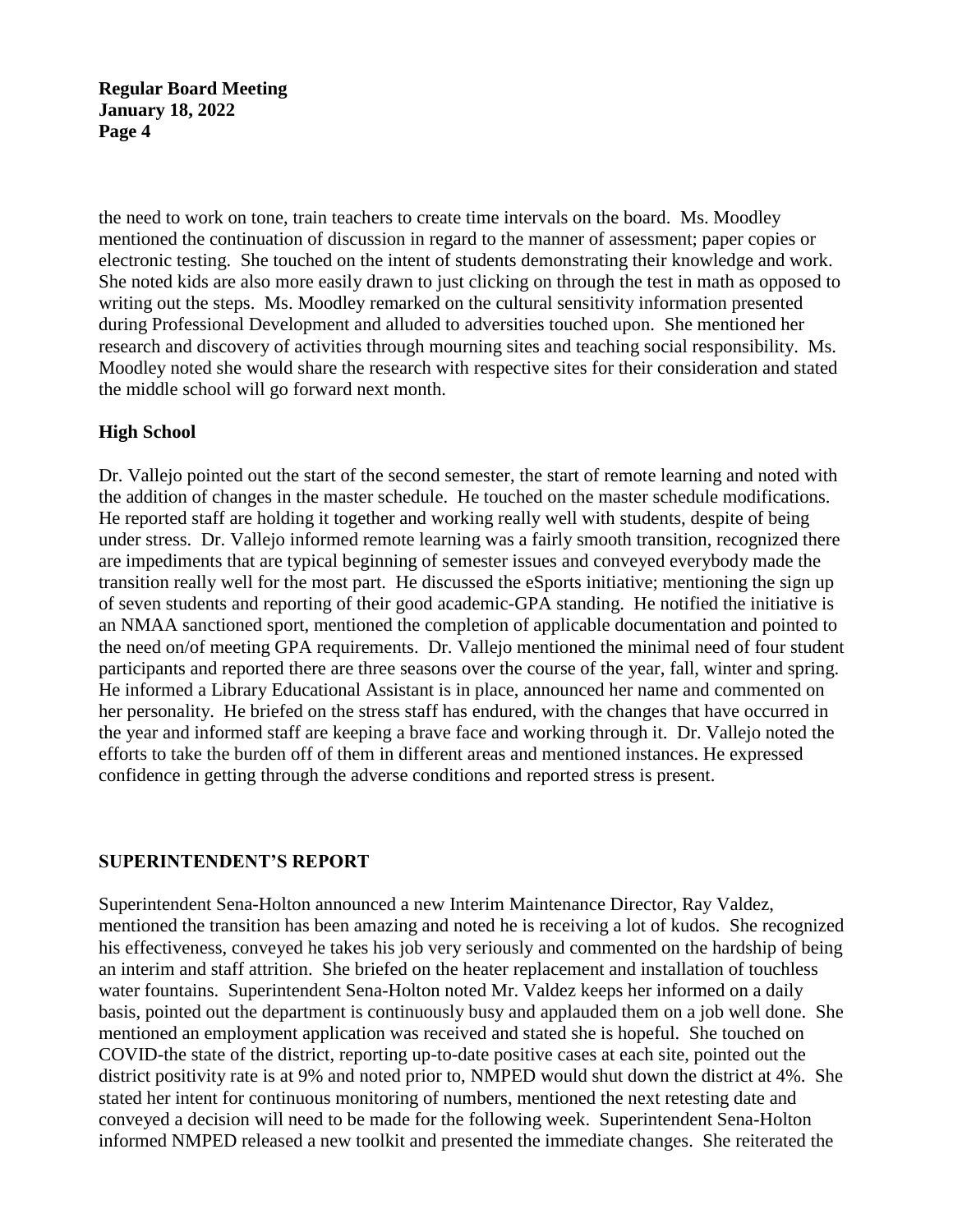elementary principal's announcement as a positive, reporting the elementary is fully staffed. She touched upon the service provided by Premier Medical Group-PMG; been amazing with Pecos, responsive and have administered five hundred tests since December 15<sup>th</sup>. Superintendent Sena-Holton noted two hundred Rapid Antigen Tests have been ordered for onsite, informed the district nurse has been trained and able to test staff and students. She announced the first session of the Cultural Sensitivity Training took place, noted an NMPED requirement, briefed on discussion, arrangement and commented on the participation. She mentioned the hiring of a bus and activity driver. Superintendent Sena-Holton identified understaffing, insufficient substitutes and insufficient applicant submission for vacancies as challenges. She shared the recommendation for the softball coach. Superintendent Sena-Holton discussed an award letter received from PMG, briefed on the testing procedure and commented on the working relationship.

Vice President Garcia inquired on reasoning for the challenges. Superintendent Sena-Holton noted the naming of the Great Resignation of 2021, a reoccurrence in to 2022 and acknowledged it has impacted the district. She briefed on recruitment efforts.

Member Roybal asked if the ordered COVID tests can be used for nonathlete students. Superintendent Sena-Holton reported anyone may be tested, stated it is open to everyone and explained the testing process.

President Barrens requested explanation of the PMG award. Superintendent Sena-Holton informed there were four options, noted her selection of option B-to partner with PMG (had the district nurse train to test), pointed out her election of the money changed to option D, requiring an equivalent formation as PMG. She mentioned misinformation received, presented her intent to ensure it is the best course of action for the district and shared her thoughts on hiring someone to test/assist with testing (if the district is able to keep the PMG partnership). President Barrens expressed his hope to continue its collaboration, based on having experience with PMG.

Ms. Moodley relayed parent, Ms. Yolanda Yara reached out to her to check on all and ensure all were doing good as a community. She conveyed Ms. Yara relayed to her NMPED is allocating funds towards recruiting National Guard Members to substitute teach/assist in schools. She recognized vacancies within the district, noted the number of vacancies Gallup-McKinley has, their offerings/stipends and recognized the recruiting difficulty.

# **BUSINESS REPORT**

# **FINANCIAL STATUS**

Ms. Brenda Gallegos, Finance Director informed the Quarterly Report within packet is the report that has been submitted to NMPED and noted there are no concerns on any of the funds. She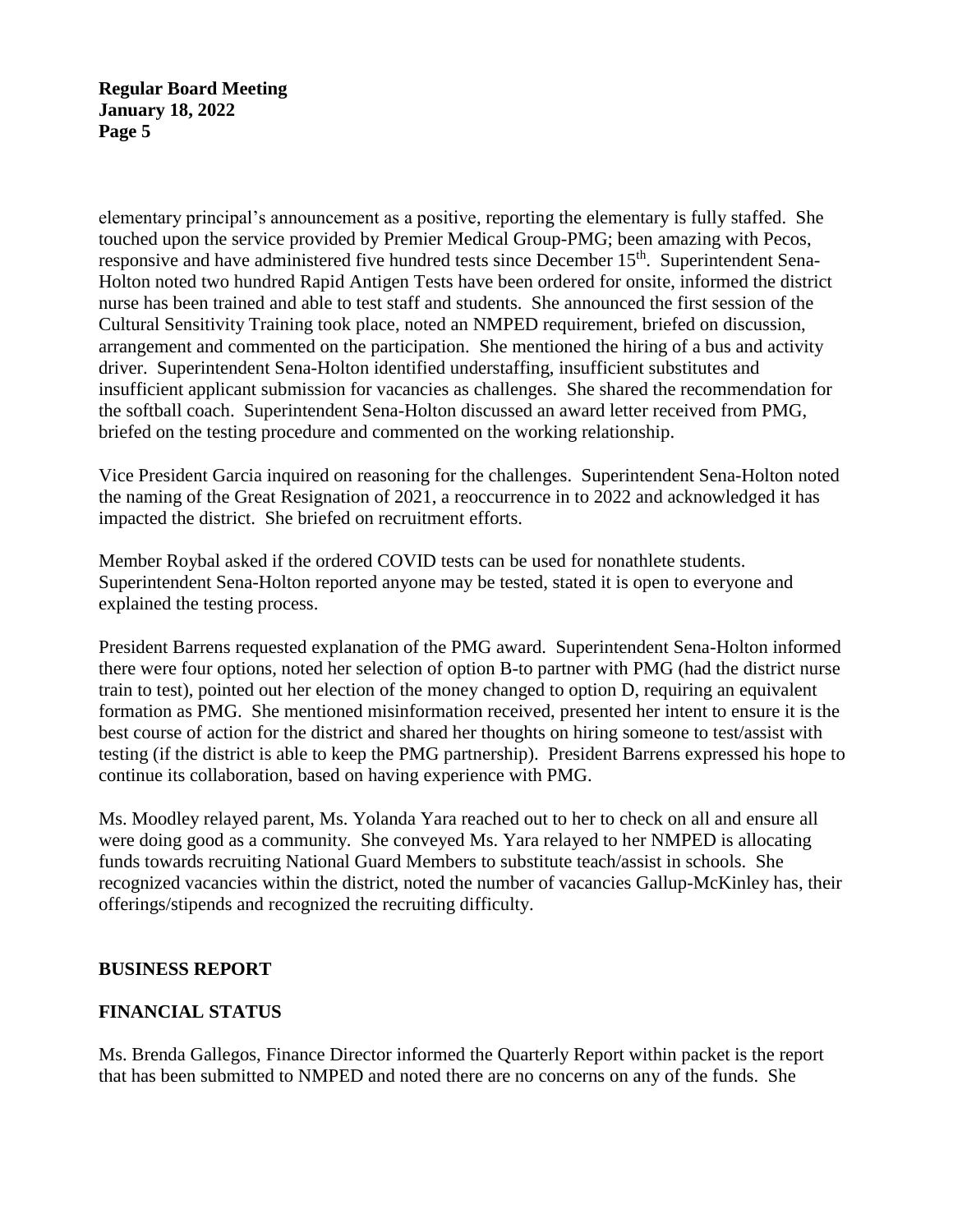reviewed the BAR's and mentioned watching the governor's speech today, to gauge with what will be done with public school funding. She remarked on having knowledge fairly quick, attributed to the short legislative session. Ms. Gallegos indicated it would be a matter of working out salary schedules increases based on what is determined. She invited questions on the reports submitted.

# **CONSENT AGENDA**

Check Register for Month of December 2021 Cash Transfer(s), BAR's and Journal Entries (if any)

Based on Superintendent Sena-Holton's recommendation, Vice President Garcia moved to approve the Check Register for the Month of December 2021, Cash Transfer(s), BAR'(s) #8 & #9 (if any), Internal BAR's and Journal Entries, seconded by Secretary Barrens. Motion carried unanimously, 4-0.

### **POLICY**

None

# **ACTION ITEM(S)**

None

# **OTHER**

Superintendent Sena-Holton recommended discussing the position replacement of Mr. Michael Flores Sr., position, noted the position has been advertised and asked if the Work Session will be used to interview. The starting time was decided on.

Board Member? inquired on the advertisement of the Board Member vacancy. Superintendent Sena-Holton mentioned the means of communication used to advertise.